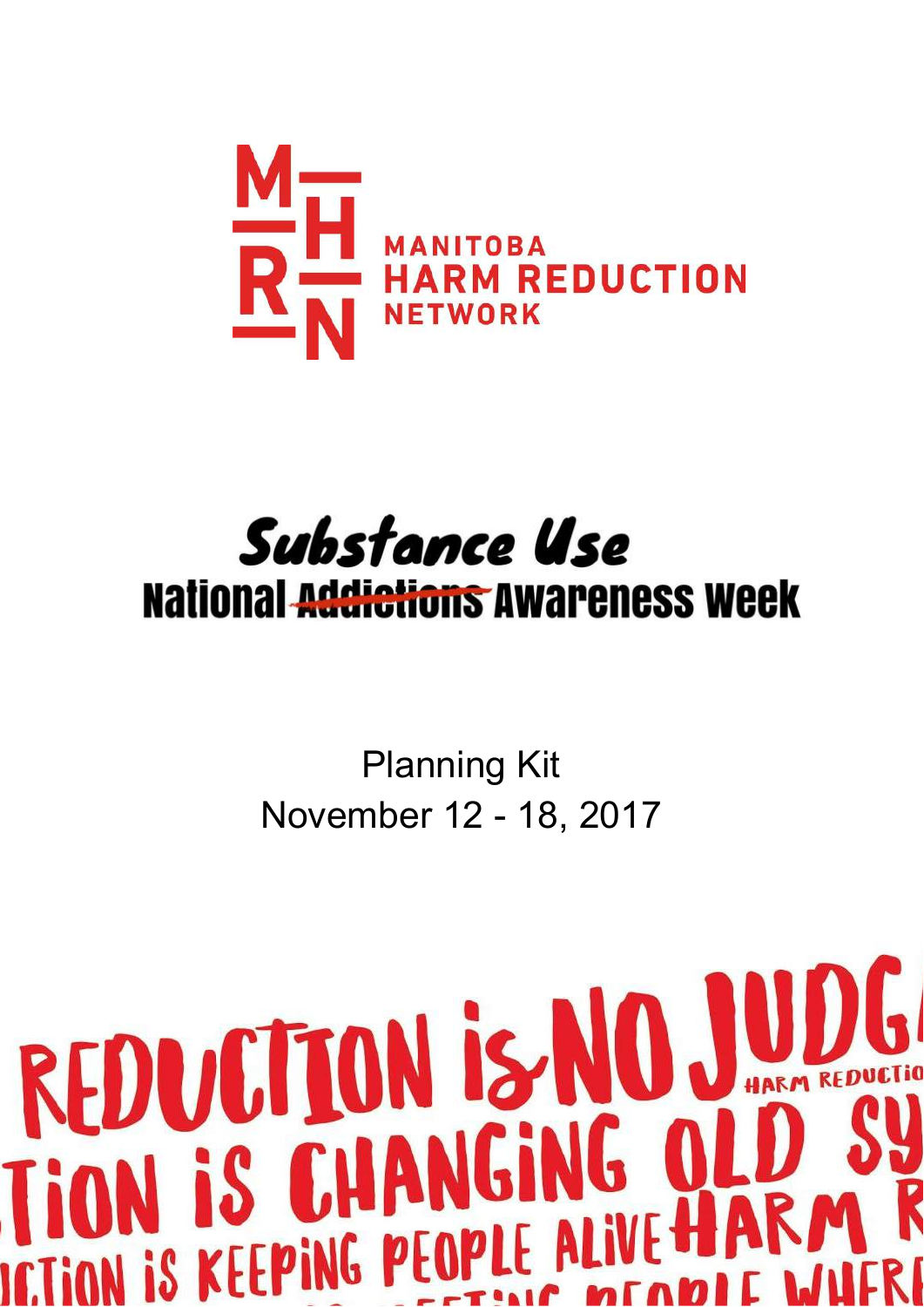# Please join us in spreading the word about National Substance Use Awareness Week!

National Addictions Awareness Week is an event held in November each year and highlights issues and solutions to help address alcohol- and other drug-related harm. This year, we're changing the conversation. We know that many of the harms associated with substance use are a direct result of stigma, discrimination and criminalization. Rather than focus on addiction and harms, we want to celebrate people who use drugs, highlight what they are doing to reduce harms, keep themselves and their communities safe, and reduce stigma.

The Manitoba Harm Reduction Network works toward equitable access, systemic change, and reducing the transmission [STBBI](http://dansmonsac.ca/en/5/hiv/stbbi-basicsx) through advocacy, policy work, education, research and relationships. More about us can be found on our website www.mhrn.ca!

There are several ways you can participate! Share posts on social media, participate or share our "I ♥ Someone Who Uses Drugs" campaign or plan an event of your very own! We compiled some information to make it easy!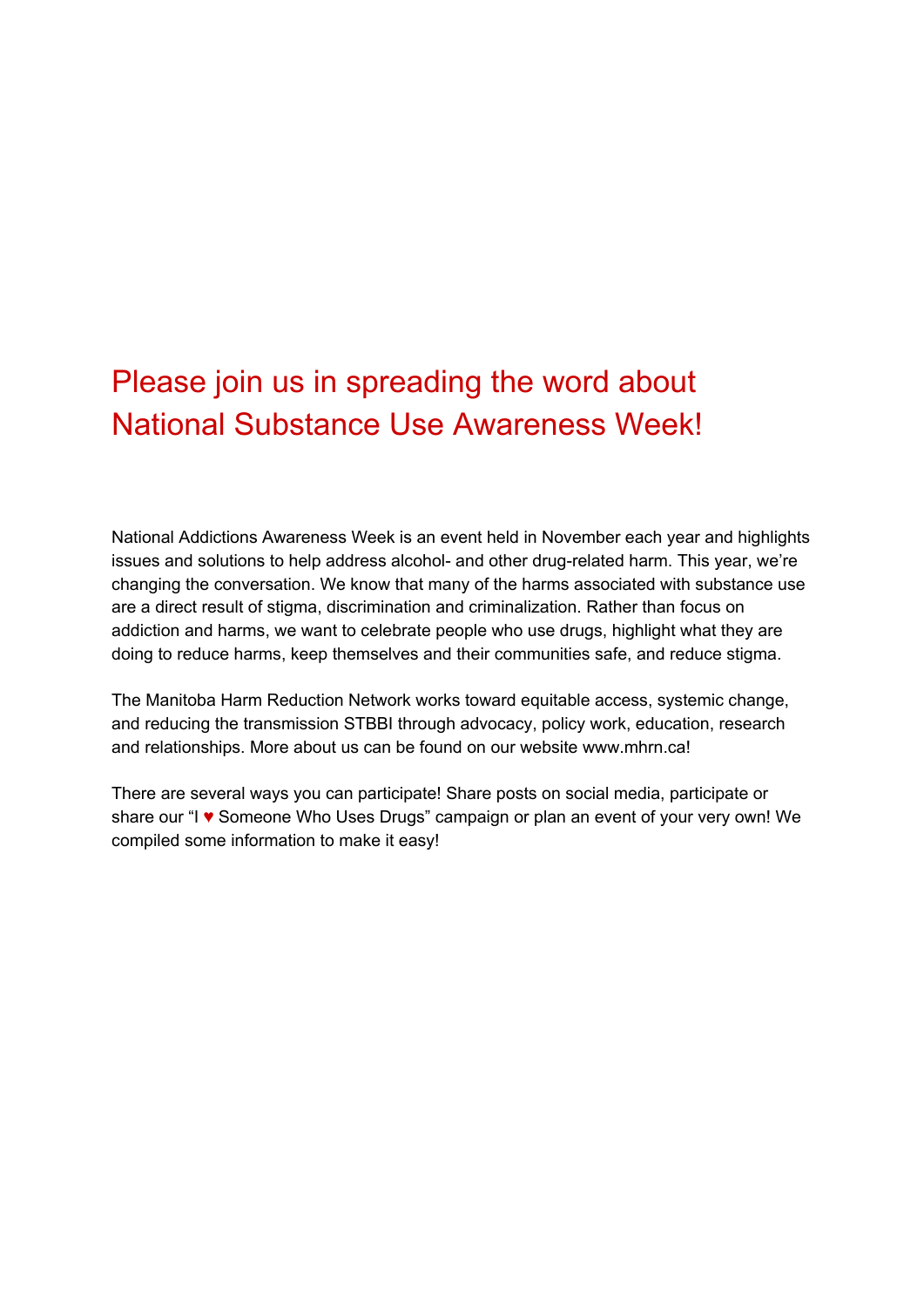# Social Media

Starting November 13, MHRN will be sharing social media posts about Substance Use Awareness Week. Please visit the MHRN's social media sites to share our posts! Facebook: <https://www.facebook.com/The595PreventionTeam> Twitter: <https://twitter.com/mbhrn>

# Monday November 13:



Substance Use is not Addiction

80-90% of the people who try any drug will NOT become addicted-- and yes, this includes heroin, crack, and meth!<sup>1</sup>

[1] Dr. Carl Hart, neuropsychopharmacologist, <https://goo.gl/au16Ri>

# Tuesday November 14:



### Drugs are useful

Even Fentanyl is prescribed to children as young as 1 year old in some countries as an effective and SAFE painkiller. Despite the hype, when used correctly with proper dosage and medical supervision Fentanyl is a useful tool that improves lives.

The Canadian Association of People Who use Drugs say it best: "It's not the drug, it's the policy"- <http://capud.ca/>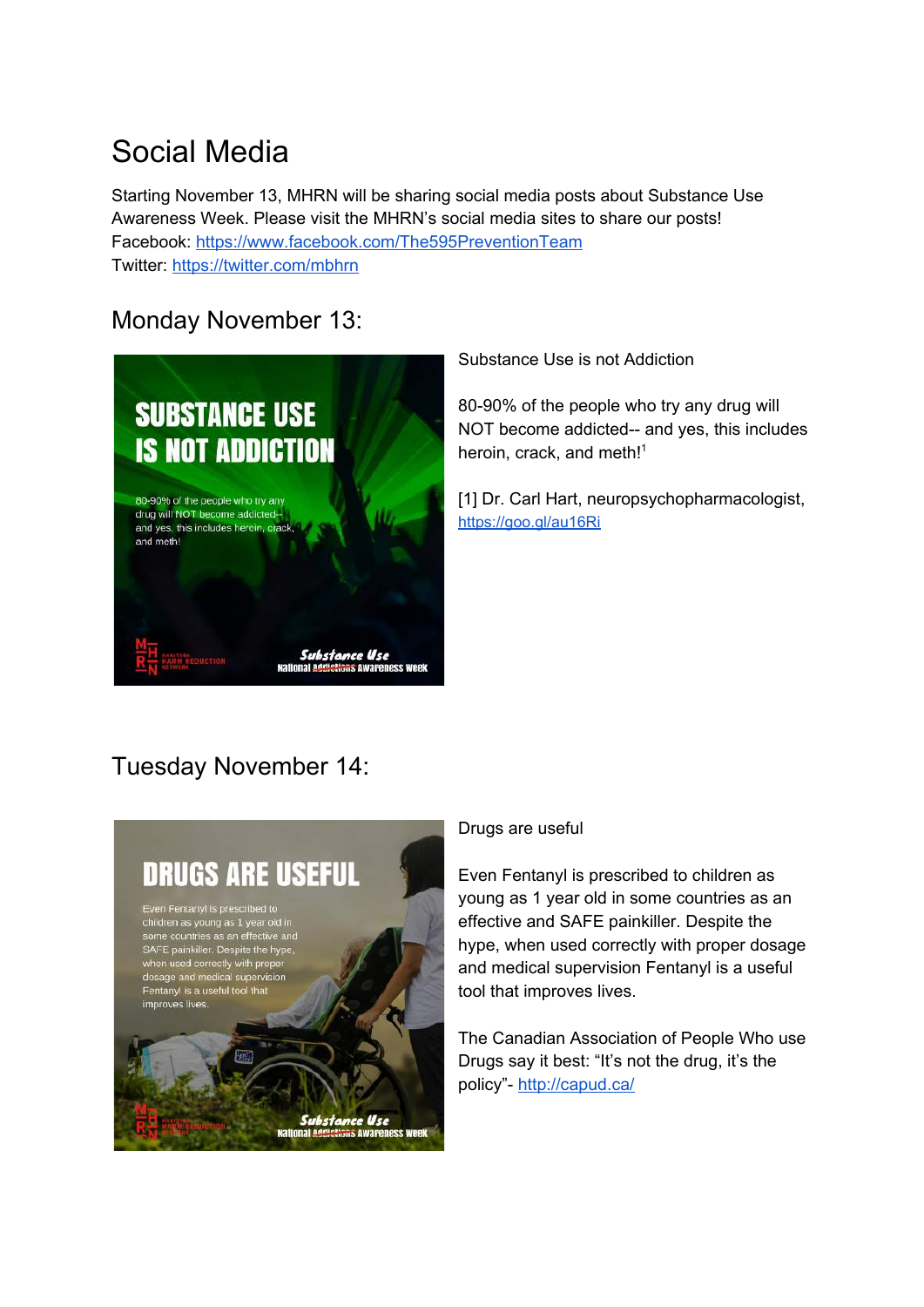## Wednesday November 15:



End Criminalization

When Portugal decriminalized drugs, injection use FELL by  $50\%$ <sup>1</sup>. Overdose death and health outcomes improved too!

[1] <https://goo.gl/jnMAZZ>

## Thursday November 16:



#### Drugs are fun!

A substance free world is not realistic. And why would we want it to be? Substances can be a fun, affirming, spiritual or cultural practice with many benefits. In some cases, substances often used for recreation have been shown to improve depression<sup>1</sup> and anxiety disorders<sup>2</sup>, and help treat trauma and PTSD<sup>3</sup>. No wonder people are using them!

[1] <https://goo.gl/o8tsJu> [2] <https://goo.gl/pFVtvN> [3] <https://goo.gl/2KYnBx>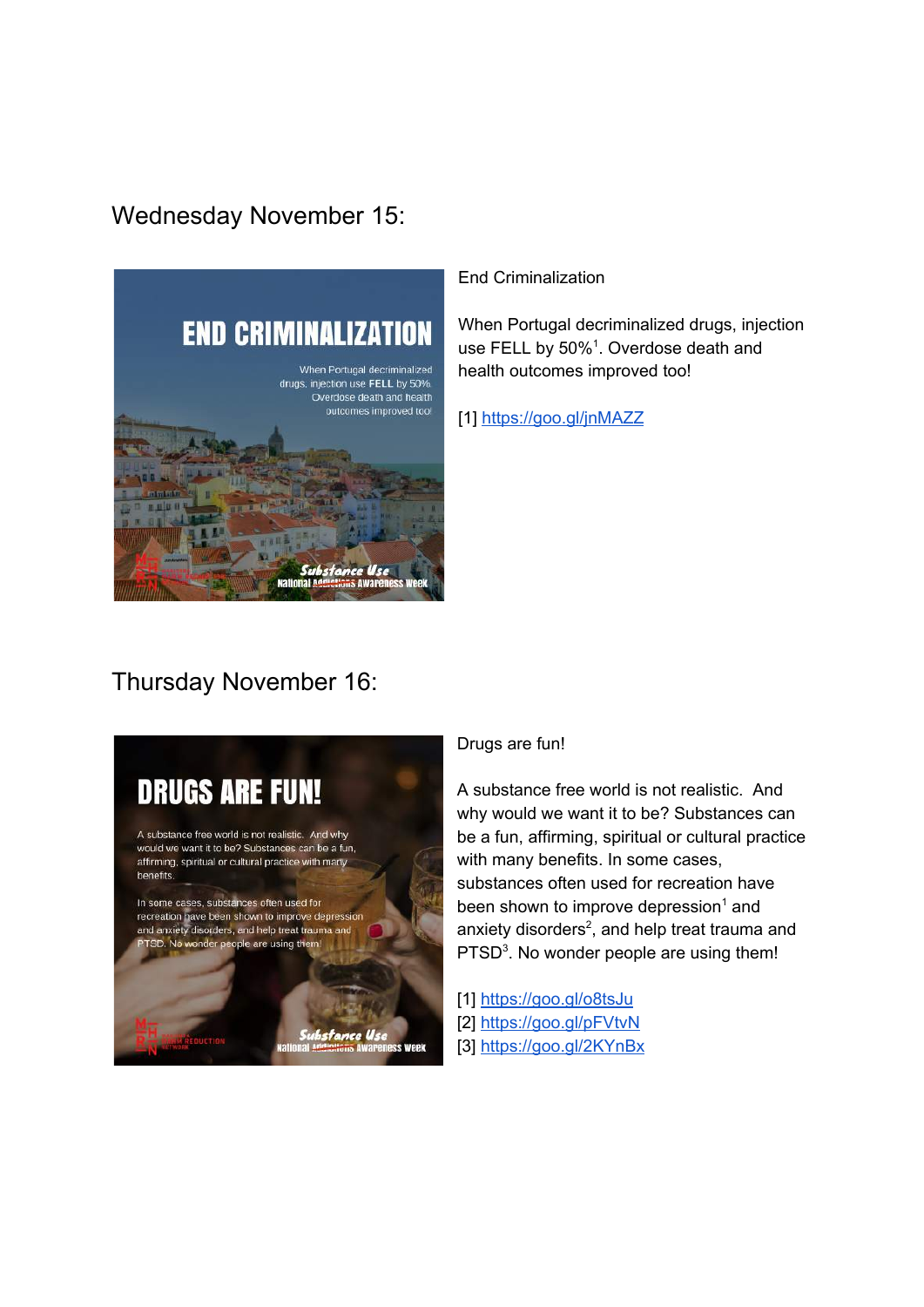# Friday November 17:



<https://goo.gl/Py6t4E>

Substance use is normal

People from all walks of life use substances, most of them without experiencing addiction or harms. In fact,  $45.8\%$ <sup>1</sup> of Canadians admit to using illegal or illicit drugs. The true number is probably a lot higher!

"I inhaled. That was the point." - Barack Obama

[1] Canadian Tobacco, Alcohol and Drugs Survey, 2015 <https://goo.gl/MZA8ub> [2] October 2006, meeting of the American Society of Magazine Editors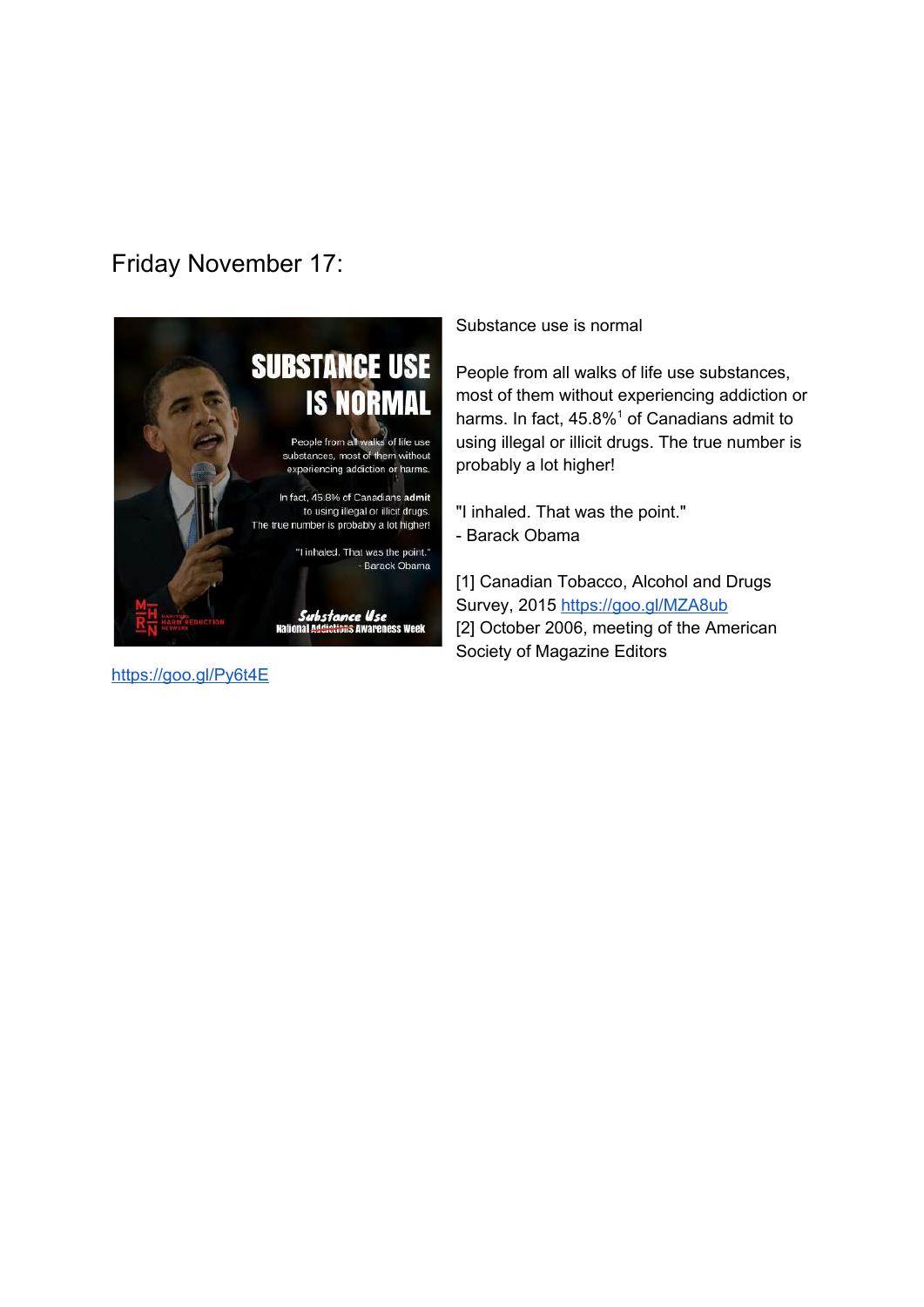# I ♥ Someone Who Uses Drugs



We ALL love someone who uses drugs. In 2017 The MHRN launched the I ♥ Someone Who Uses Drugs Campaign. This campaign was aimed at reducing the stigma associated with people who use drugs and was integrated into our training materials, events, and organizational messaging.

The idea is that anyone could wear this t-shirt, because we all love someone who uses drugs. To date, over 500 T-shirts have been distributed to peers, service providers and anyone who loves folks that use drugs!

Participate in the campaign by promoting the message that we all love someone who uses drugs!

T-Shirts are available for sale through our online portal, and can be purchased in many colours and styles:

# **[MHRN](https://www.zazzle.ca/mhrn_595?rf=238415412553898257&tc=100) Store**





"I ♥ someone who uses drugs" buttons and stickers are available for your organization and events, talk to your regional MHRN coordinator. They will have limited amounts available for pickup.

Pick up locations and contacts: Winnipeg: [veda@the595.ca](mailto:veda@the595.ca) Selkirk and Pine Falls: [anlina@the595.ca](mailto:anlina@the595.ca) Thompson: [sharon@the595.ca](mailto:sharon@the595.ca) Flin Flon / The Pas: [carrie@the595.ca](mailto:carrie@the595.ca) Swan River: [chelsea@the595.ca](mailto:chelsea@the595.ca) The Pas / CNTH communities: [stasie@the595.ca](mailto:stasie@the595.ca)

If you live too far from one of these sites to pick up, contact our Winnipeg coordinator Veda ([veda@the595.ca](mailto:veda@the595.ca)), and she may be able to send some in the mail!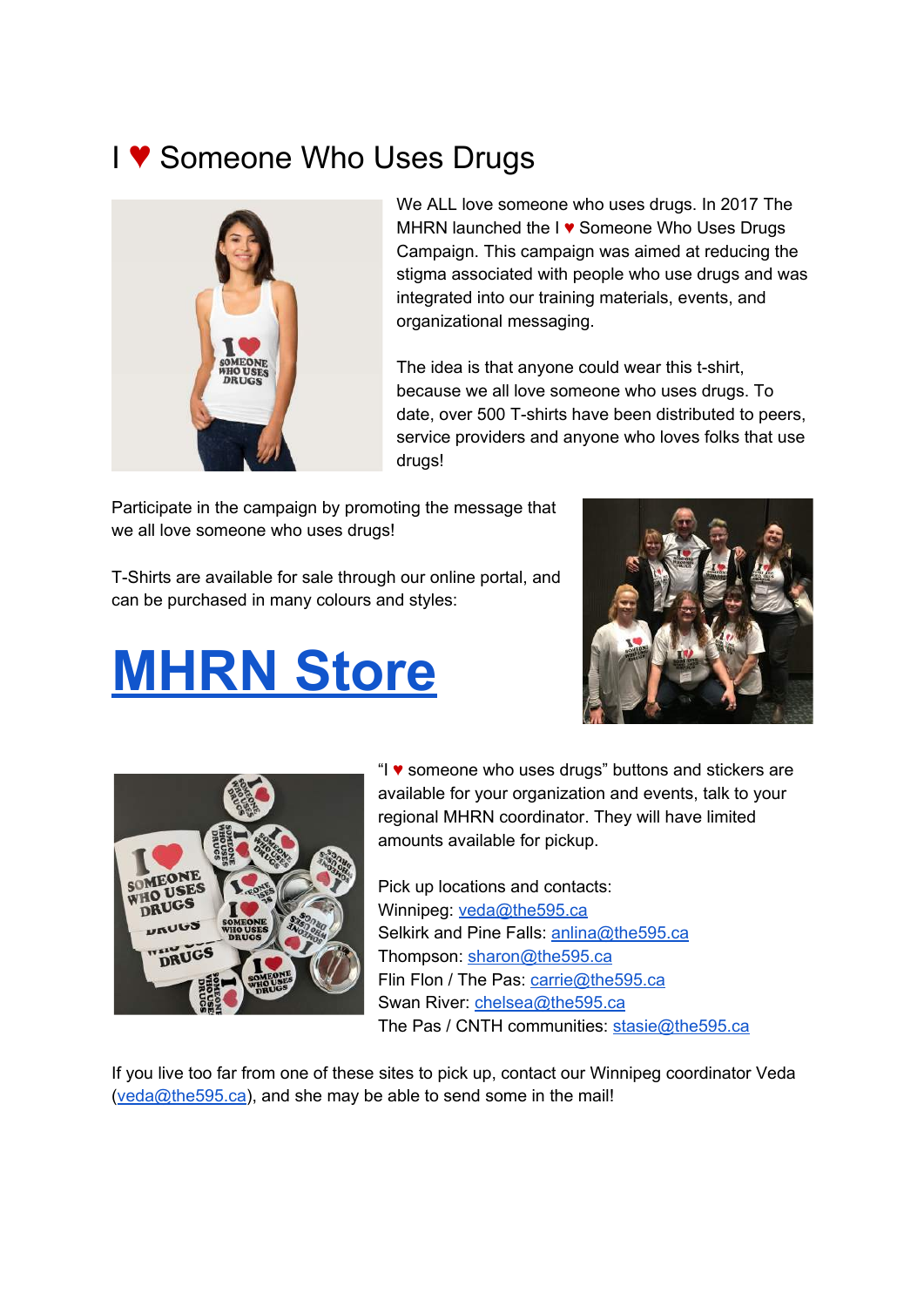# Planning an Event

Want to plan an event? Consult people who use drugs in your community to see what kind of event they would most appreciate! Some ideas Include celebrations, educational events, and direct action and advocacy.

## **Support Events Planned by People Who Use Drugs**

# Direct Action

Organize an effort to create change! Ideas include:

- Organize a letter writing campaign to your local officials calling for an end to substance use related criminalization
- Write a harm reduction policy for your organization
- Rally! Get people together to rally for an issue that is important in your community

# **Outreach**

Plan an outreach event to provide supplies and let people know about supply distribution. This could be a table in a public space, at an organization that provides services, or one-to-one outreach in areas where people who use drugs are.

## Educational events

Host a workshop or lunch and learn. Some topics include:

- Criminalization and the
- Good Samaritan Drug Overdose Law
- Naloxone and overdose response training
- Safer partying
- Harm reduction

Talk to people who use drugs in your community to find out what they want to know, and what they want community members, service providers, and law enforcement to know.

## Organizing a Naloxone Distribution Event

Partner with the a health authority or pharmacy in your region to host a naloxone training and distribute kits to the people that need them most! Sessions can be closed and targeted at peers, open to the public, or for specific service providers.

To find your local distribution partner to help you out with this event check out this list of distribution sites for the Manitoba take home naloxone program: [http://streetconnections.ca/content.php?navigation\\_id=2294](http://streetconnections.ca/content.php?navigation_id=2294)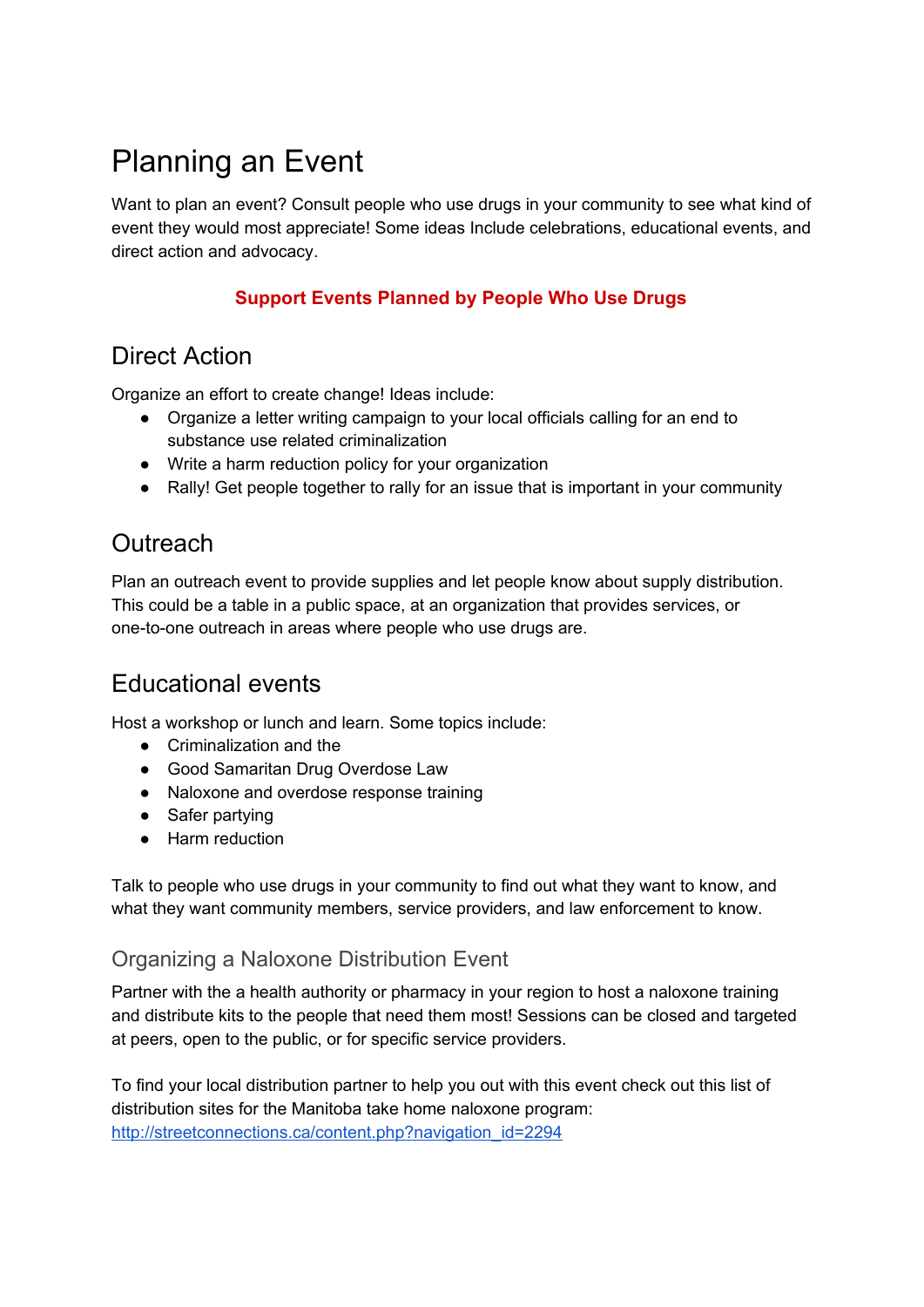If you have health care professionals on staff, you may be eligible to become a naloxone distribution site. Download the site critiera here: <http://www.manitoba.ca/fentanyl/service-providers.html>

#### Background on Naloxone:

Naloxone is an antidote to opioid overdose. During an overdose, it can be injected into a muscle. This can temporarily reverse the effects of opioid drugs. Naloxone has no effect on drugs that are not opioids, and is a very safe drug.

People who are at risk of opioid overdose may access FREE take-home-naloxone kits and get overdose recognition and response at participating distribution sites.

Hosting an Overdose Intervention Training in your Community If you can't distribute Naloxone you can still save lives by sharing information about what to do in case of overdose.

Manitoba's training manual can be found here: [https://www.gov.mb.ca/health/publichealth/docs/training\\_manual\\_overdose.pdf](https://www.gov.mb.ca/health/publichealth/docs/training_manual_overdose.pdf)

An online, interactive training course can be adapted for a live training or group activity: <http://towardtheheart.com/naloxone-course/>

## Good Samaritan Overdose Act Training

In May 2017 the Good Samaritan Overdose Act became law. It encourages people to call 911 in case of an overdose, without fear of arrest or charges. It provides some legal protection for people who experience or witness an overdose.

Educational events for both RCMP and people who might be present at the site of an overdose can help spread the word and ensure that people who witness an overdose feel safe and confident calling for help.

For details on the new law:

[https://www.canada.ca/en/health-canada/services/substance-abuse/prescription-drug-abuse/](https://www.canada.ca/en/health-canada/services/substance-abuse/prescription-drug-abuse/opioids/about-good-samaritan-drug-overdose-act.html) [opioids/about-good-samaritan-drug-overdose-act.html](https://www.canada.ca/en/health-canada/services/substance-abuse/prescription-drug-abuse/opioids/about-good-samaritan-drug-overdose-act.html)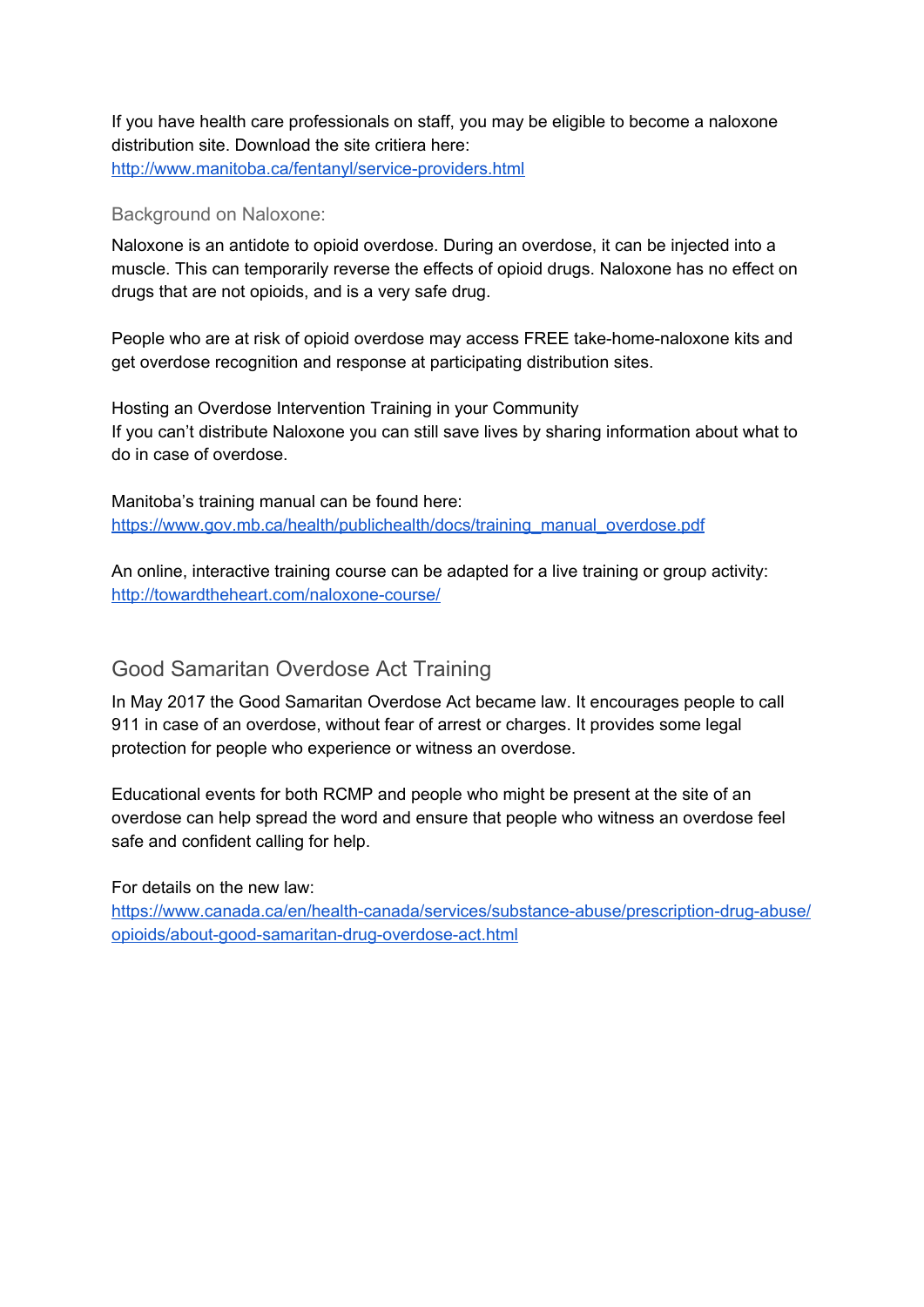# Want to Attend an Event?

# Winnipeg

On November 22nd the MHRN Peer Working Group is hosting an overdose training in collaboration with the WRHA.

Learn how to identify an overdose, and what to do!

Training will include how to use Naloxone, and kits will be available for people who meet requirements for the free provincial Naloxone distribution program.

Training is appropriate for EVERYONE:

Free and open to the public **NOVEMBER 22ND**  $1 - 3$  PM **222 FURBY (CROSSWAYS)** Learn how to identify a drug overdose and what to do! **FREE FOOD! GAMES! PRIZES!** 

people who use drugs, community members and service providers! No registration required, just show up! We ALL love someone who uses drugs!

# Thompson

- Radio Media Listen to CHTM 102.9 FM for the Question of the Day
- **Tuesday, November 12**: Community Cookie Crash We are bringing cookies to local businesses - construction, dealerships, banks, etc - with harm reduction messages, I Heart stickers, as well as literature about the week & campaign.
- **Wednesday, November 13**: Open to the Public:
	- UCN Resource Fair at the University 10am 2pm
	- NRHA Tea & Bannock at the Clinic in the Plaza Mall 1:30 4pm
	- Both events will have: Information booths from SCNN members, Supply Distribution & Draws
- **Thursday, November 14**: Community Event: Dad Game Night at Futures 117A Commercial Place 6 -8 pm
	- Game night for Dads & their young children, Contact Cathee @ 204-677-4431
- **Friday, November 15**: Lunch & Learn: Wine Mom 12:00 1:00
	- Call Leslie to Register for space 204-677-7310
	- Bring your own lunch, AFM Building, 90 Princeton Dr

# **Follow our social media pages for more events in your community!**